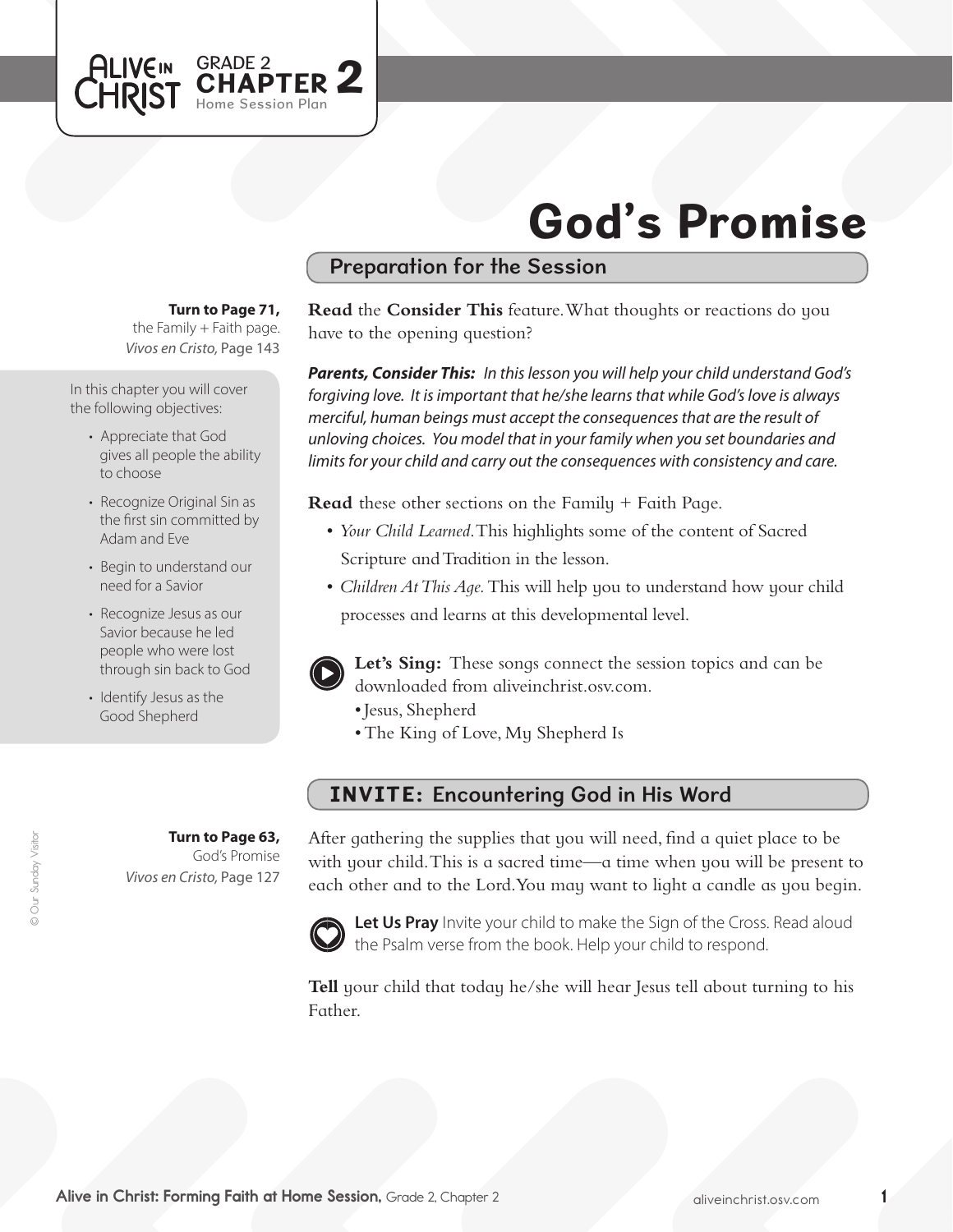**Guide** your child through the Preparing for God's Word Ritual you learned in the Introduction Session or play Track 1 of the Songs of Scripture CD.

- Proclaim God's Word in the Parchment Paper box on the page.
- Maintain several moments of silence.
- Ask: What did you hear God say to you today?

Now, look at the *What Do You Wonder?* box.

*Say:* Jesus spoke to the people that were around him and told them how to live. Jesus speaks to us; we only need to listen and to follow.

**Tell** your child a way that you listen for God's voice. (You read the Bible. You ask for help through prayer.You receive Eucharist at Mass.)

**Have** your child read the questions in the box and respond. Prompt what else they might wonder about God's love even when we make bad choices.

#### DISCOVER: Learning God's Truth

#### **Turn to Page 64,**

Free to Choose *Vivos en Cristo,* Page 129

**Turn to Page 65**

*Vivos en Cristo,* Page 131

**Explain** that the first book of the Bible tells many stories that teach us God's truth. One of the stories is about a choice made by the first humans.



**Proclaim** the first four paragraphs of God's Word in the Parchment Paper box.

• Ask your child what God told the first humans not to do. (Do not eat from one of the trees.)

**Tell** your child to read the final paragraph.

**Ask** your child what happened to Adam and Eve when they chose to disobey God? (They had to accept the consequences of their actions. They had to leave the Garden where there was no sadness, suffering, or dying.)

**Explain** that original means first. Since the first humans committed the first sin, that sin is called **Original Sin**. Point to the definition in the Catholic FaithWords box and read the definition together.



**Read** the directions for the Share Your Faith activity. Help your child brainstorm ideas of ways that they can obey God at home and at school.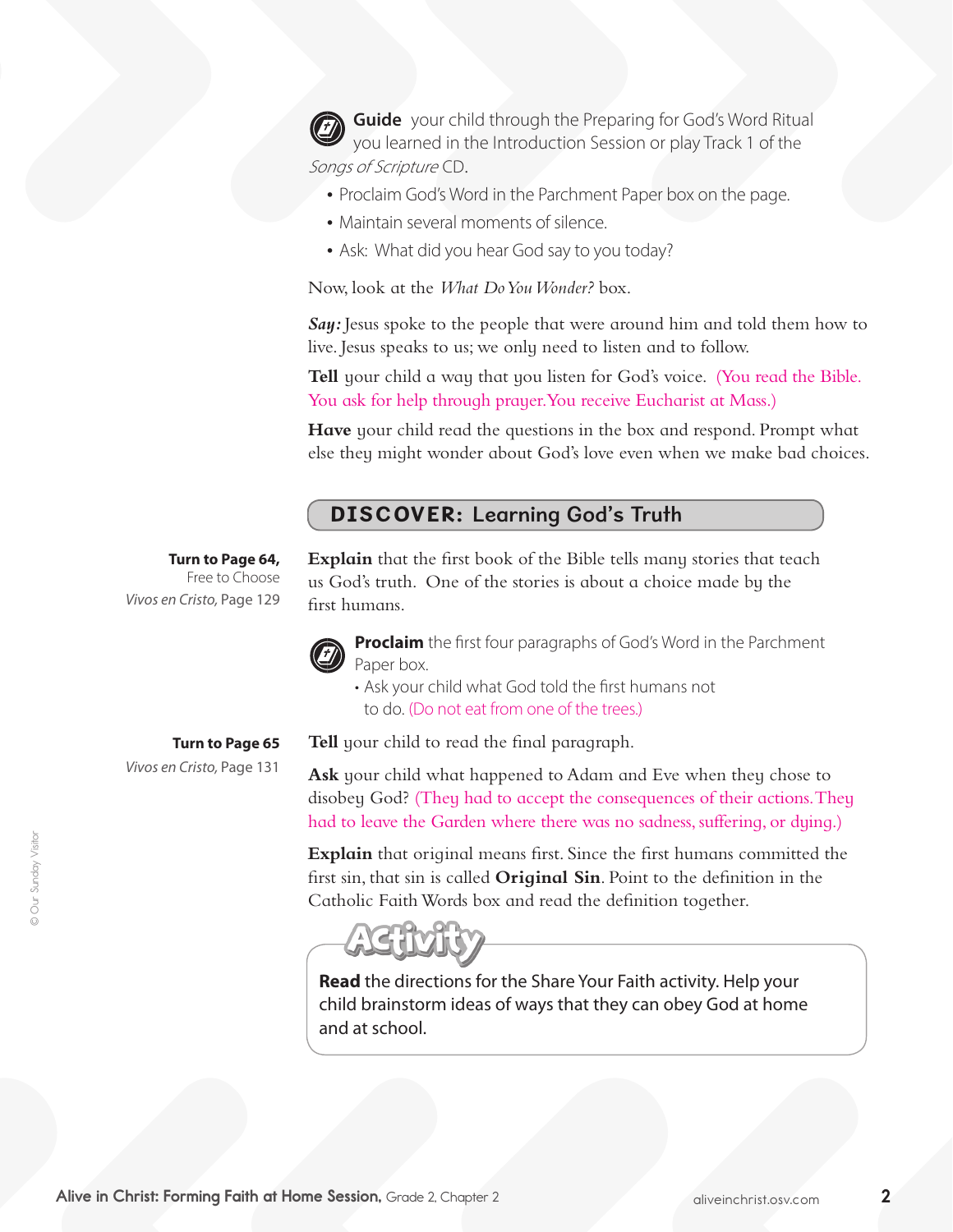*Parents, Consider This: On the next page you will help your child discover that God's love is so great that even though we sinned he sent us his only Son, Jesus. Because of the life, Death, and Resurrection of Jesus, we can now grow into union with God here on earth and experience the fullness of that union in heaven. Making the Sign of the Cross on your child's head as you tuck them into bed can help him/her remember this gift of our Savior, Jesus.*

#### **Turn to Page 66,**

God Sends a Savior *Vivos en Cristo,* Page 133

Ask your child, what are some names for Jesus? (King, Light of the World, Mary's Son)

**Read** the two paragraphs on this page.

Ask your child to underline why Jesus, the Son of God, came into the world.

**Have** your child place his/her finger on the word Savior in the Catholic FaithWords box. Read the Catholic FaithWord definition. Discuss how Jesus helped people understand he was the Savior.

**Explain** that the chief work of shepherds is to find food and water for their flock and to keep them safe.

**Tell** your child to read the first paragraph.



**Do** the gold-star activity.



**Proclaim** God's Word in the Parchment Paper box.

Ask: What is happening in this picture? (Jesus, the Good Shepherd, is leading his flock, his People.)

**Read** the directions for and help your child complete the Connect Your Faith activity.

*Parents, Consider This: The next page will help your child understand the relationship between actions and consequences. As you do the gold-star activity, prompt your child with real situations from your home life that compare to the examples given. Teaching your child that he/she is responsible for personal choices and the consequences that follow is the first step in the journey to moral integrity.*

# **Turn to Page 67,**

Jesus, the Good Shepherd *Vivos en Cristo,* Page 135